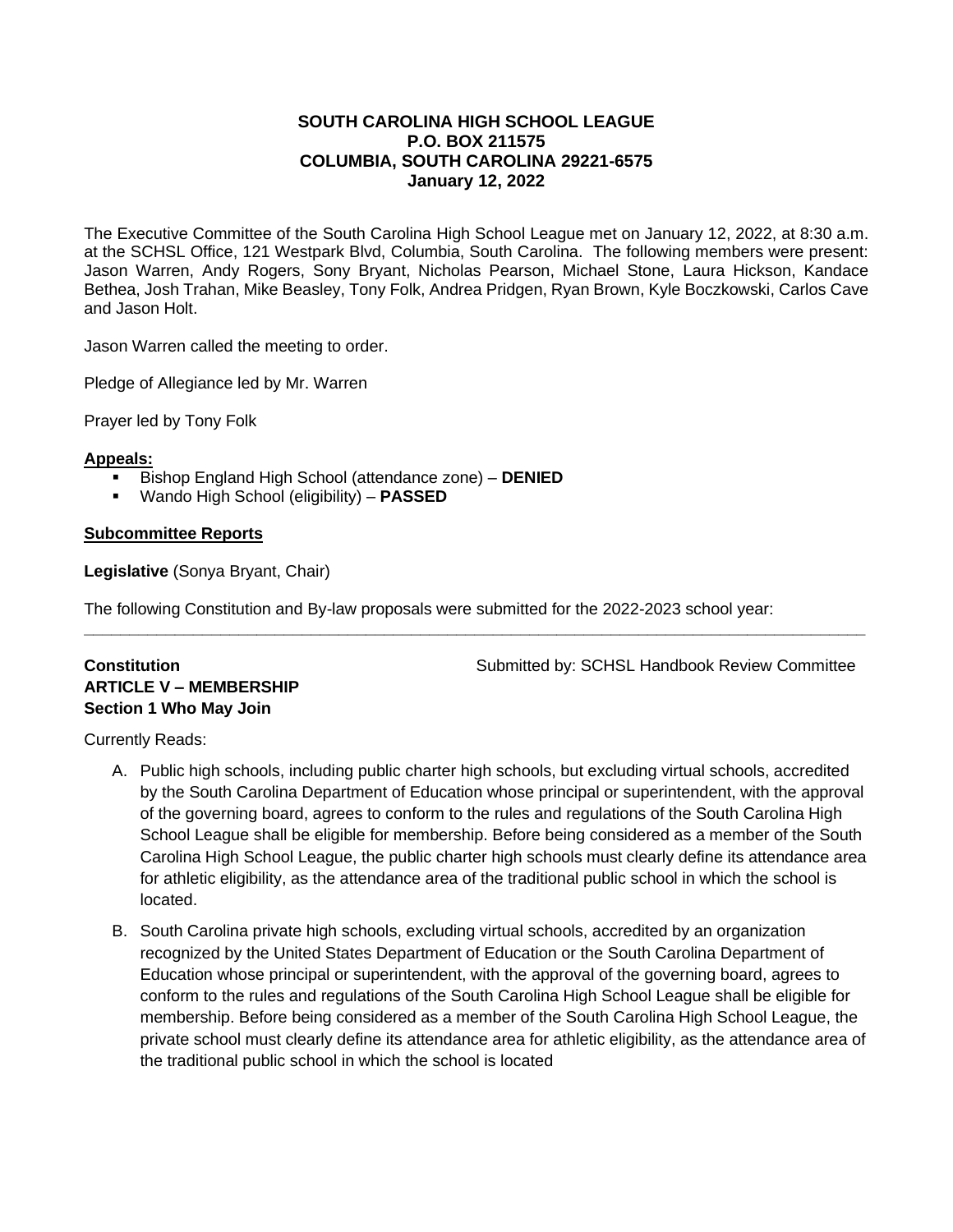- C. Junior high schools and middle schools accredited by the South Carolina Department of Education and 7th and/or 8th grades housed in the same building with a senior high school shall be eligible for associate membership, provided they fall under the governing board of a member school, and the principal, with the approval of the governing board, agrees to conform to the rules and regulations of the South Carolina High School League.
- D. Any high school not accredited by one of the above-mentioned agencies, and presently a member of the League, may retain membership as long as the school is approved by the Executive Committee of the South Carolina High School League for continuing membership.

- A. Public high schools, including public charter high schools, *with athletic programs*, excluding virtual schools, accredited by the South Carolina Department of Education whose principal or superintendent, with the approval of the governing board, agrees to conform to the rules and regulations of the South Carolina High School League shall be eligible for membership. Before being considered as a member of the South Carolina High School League, the public charter high schools must clearly define their attendance area for athletic eligibility, as the attendance area of the traditional public school in which the school is located.
- B. South Carolina private high schools *with athletic programs*, excluding virtual schools, accredited by an organization recognized by the United States Department of Education or the South Carolina Department of Education whose principal or superintendent, with the approval of the governing board, agrees to conform to the rules and regulations of the South Carolina High School League shall be eligible for membership. Before being considered as a member of the South Carolina High School League, the private school must clearly define its attendance area for athletic eligibility, as the attendance area of the traditional public school in which the school is located.
- C. Junior high schools and middle schools, *with or without athletic programs*, accredited by the South Carolina Department of Education and 7th and/or 8th grades housed in the same building with a senior high school shall be eligible for associate membership, provided they fall under the governing board of a member school, and the principal, with the approval of the governing board, agrees to conform to the rules and regulations of the South Carolina High School League.
- D. Any high school, *junior high school, and/or middle school* not accredited by one of the abovementioned agencies, and presently a member of the League, may retain membership as long as the school is approved by the Executive Committee of the South Carolina High School League for continuing membership.

**Rationale:** This adds wording for who can join the League and the requirement to have athletic programs. Expands the opportunity for junior high and middle schools to join that do not offer athletic programs.

**\_\_\_\_\_\_\_\_\_\_\_\_\_\_\_\_\_\_\_\_\_\_\_\_\_\_\_\_\_\_\_\_\_\_\_\_\_\_\_\_\_\_\_\_\_\_\_\_\_\_\_\_\_\_\_\_\_\_\_\_\_\_\_\_\_\_\_\_\_\_\_\_\_\_\_\_\_\_\_\_\_\_\_\_\_\_**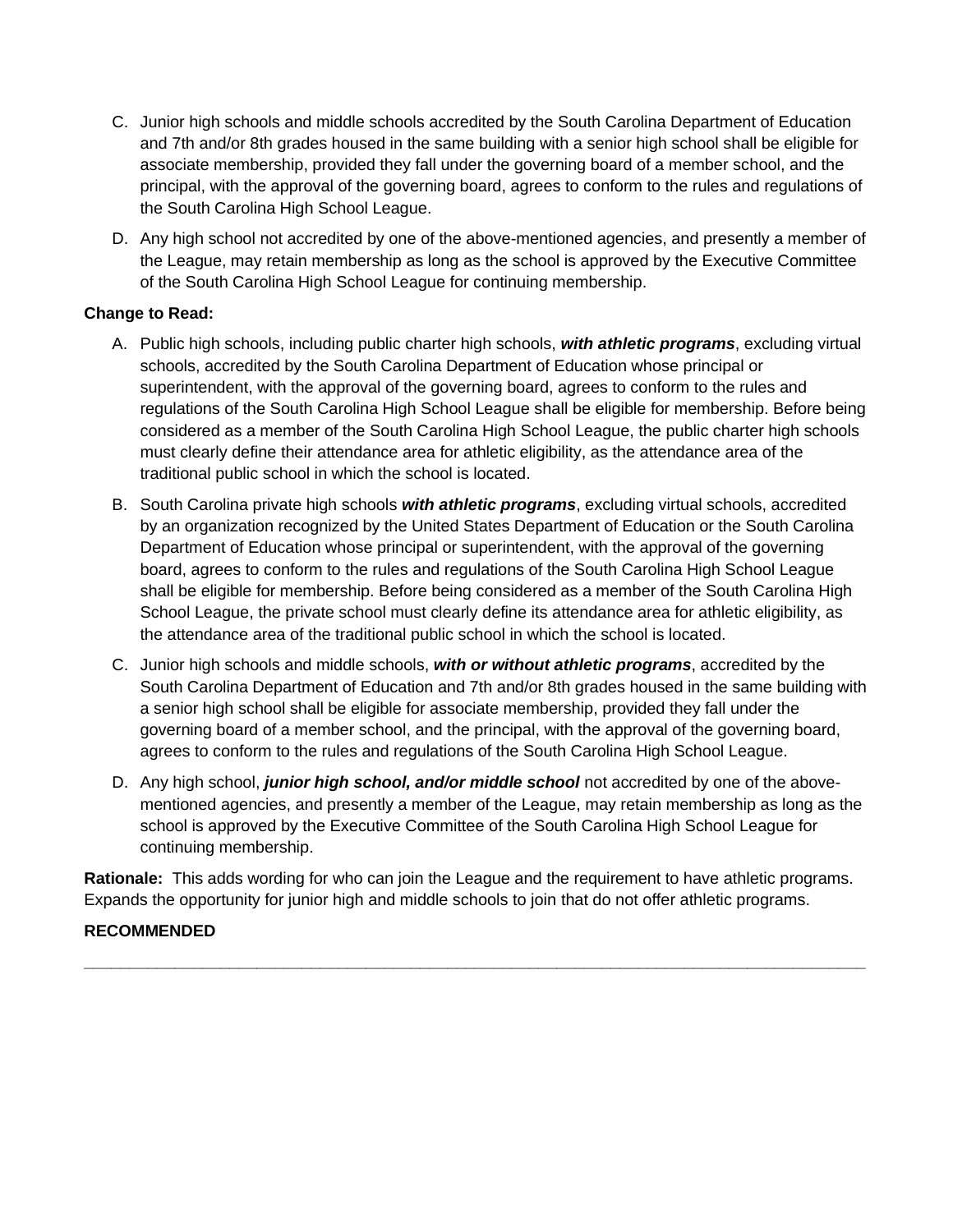## **ARTICLE V – MEMBERSHIP Section 3D Classification and Membership**

## Currently Reads:

D. Any appeals from the classification and/or region placements will be heard by the South Carolina High School League Executive Committee, or its designee. The South Carolina High School League Executive Committee may delegate classification and/or region appeal duties to Classifications Executive Committees selected to represent the member schools of the class, which will determine the appeal as to region assignment. Member schools may appeal decisions made by the Classification Appeals Committee to the South Carolina High School League Executive Committee, and if required by state law or proviso, subsequent appeals may be made to the Appellate Panel.

## **Add:**

- *1. The following rules and procedures shall apply to all appeals by member schools of their placement after realignment has been completed, provided the Constitution and Bylaws allow such an appeal. These rules and procedures shall apply to all realignment appeals regardless of when the realignment occurs, i.e. 2-year period vs. 4-year period. A school seeking to change its classification or region at any time between realignment periods shall be considered an appeal and follow these rules and procedures.*
	- *a. When the League Commissioner publishes the completed realignment to the member schools, the Commissioner shall inform the member schools of any right to appeal and of the body or bodies designated to preside over each level of appeal, as may be provided and applicable under the current Constitution and Bylaws. The Commissioner shall also determine and inform the member schools of the deadline to commence a realignment appeal.*
	- *b. To commence a realignment appeal, the superintendent or principal of the appealing school must deliver to the League Commissioner and the presiding officer of the body designated to hear the appeal a written appeal of its realignment placement on or before the deadline set by the Commissioner.*

*An appealing school seeking to change classifications shall state the classification and region the school seeks to leave, the classification and region(s) in which the school wishes to be placed, and the grounds, therefore.*

*An appealing school only seeking to change regions within the same classification shall state the region the school seeks to leave, the region in which the school wishes to be placed, and the grounds, therefore.*

*An appealing school may propose more than one alternate placement as part of its appeal. Proposed placements not included in the written appeal will not be considered at any appeal level. Schools may not present joint appeals.*

*There is no required format for written appeals, provided the appeal contains the information required under this section. An appealing school may submit additional documentation and information prior to a hearing to support the grounds for its appeal.*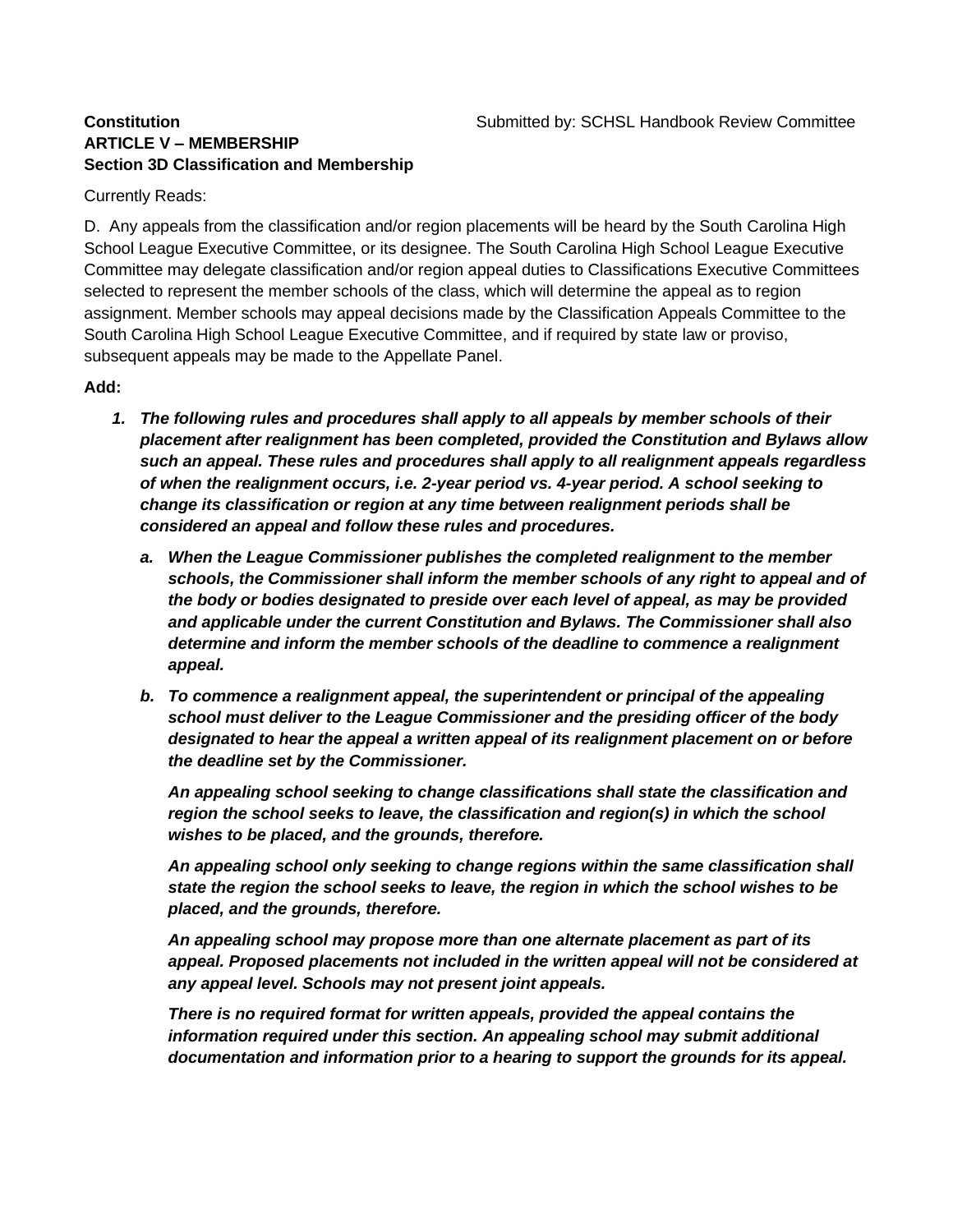*c. At the same time the appealing school commences its written appeal in accordance with Section b., it shall also give notice of its appeal to other member schools by delivering copies of its written appeal as follows:*

*An appealing school seeking to change classifications shall deliver a complete copy of its written appeal to the principals of all schools in its current classification placement, and to the principals of all schools in the proposed classification placement(s).*

*An appealing school only seeking to change regions within the same classification shall deliver a complete copy of its written appeal to the principals of all schools within its current region placement and to the principals of all the schools in the proposed region placement(s).*

*d. If the appealing school fails to timely deliver its written appeal to a school entitled to notice under Section c, then, promptly upon discovery of the lack of notice, the school entitled to such notice may notify in writing the Commissioner or the presiding officer of the body hearing the appeal of the lack of notice and its intent to respond to the appeal as allowed under these rules. The school alleging lack of notice must demonstrate that it did not receive timely notice and was denied the opportunity to respond in accordance with these rules and procedures.*

*When the lack of notice is raised prior to the realignment appeal hearing, then prior to hearing the appeal, the presiding body shall determine whether (i) the school received timely notice in accordance with Section c and (ii) the school has been denied a full and*  fair opportunity to respond to the appeal in accordance with these rules. If the school *demonstrates lack of notice and the opportunity to respond, the appeal hearing shall be delayed until the school entitled to such notice has had a full and fair opportunity to respond in accordance with these rules. The rescheduled appeal hearing shall proceed in accordance with all notice requirements and other rules and procedures contained herein.*

*When the lack of notice is not raised until after the realignment appeal is decided, the body who decided the appeal shall reconvene to determine whether (i) the school received timely notice in accordance with Section c; (ii) the school was unable to notify the Commissioner or the presiding body prior to the appeal hearing that it had not received the required notice; and (iii) the school entitled to notice was otherwise denied a*  full and fair opportunity to respond to the appeal in accordance with these rules. If the *school demonstrates these three criteria, then the prior decision shall be vacated and the*  body who decided the appeal shall schedule a rehearing for the appeal, which shall *proceed in accordance with all notice requirements and other rules and procedures contained herein.*

*e. Member schools entitled to notice of the realignment appeal under Section c. may provide written letters of support or opposition to any appealing school. Letters supporting or opposing a realignment appeal must be signed by the superintendent or principal of the member school and placed on official letterhead and must set forth the grounds for support or opposition. Letters must be delivered to the appealing school, with copies to the presiding officer of the body designated to hear the appeal and the League Commissioner, as soon as practicable but no later than five (5) business days after*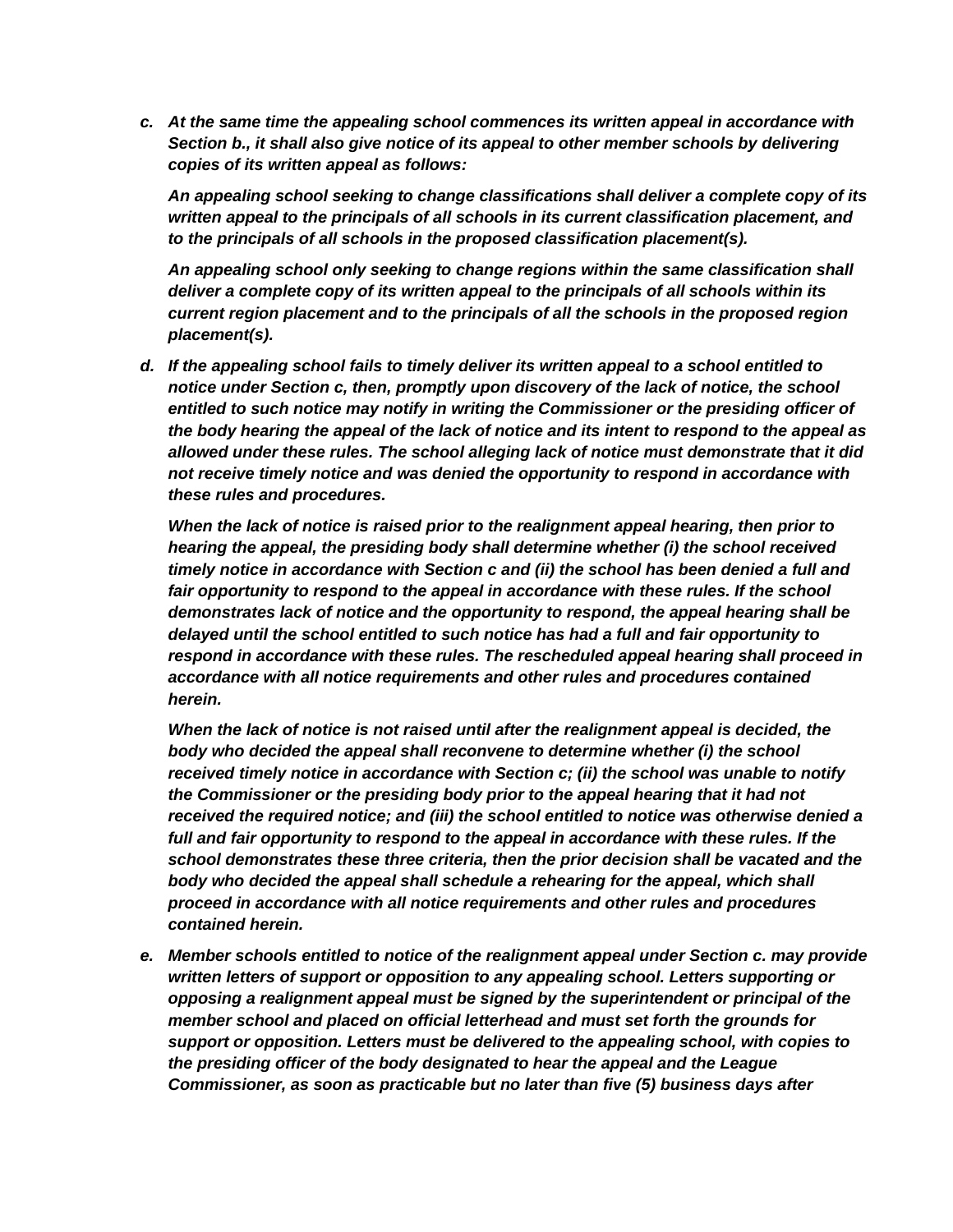*delivery of the written appeal. A school may submit additional documentation and information in support of or in opposition to the appeal prior to the hearing.*

- *f. The body designated to hear the appeal shall prepare a written notice and an agenda for*  any meeting at which realignment appeals will be heard. The notice and agenda shall *include the date, time, and location of the meeting, each appealing school to be heard at the meeting, and the placement(s) proposed by each appealing school. The notice and agenda for realignment appeal hearings shall be delivered to the principals of the appealing schools and the principals of all other member schools entitled to notice of the appeal under Section c. as soon as practicable but no later than two (2) business days prior to the date of the appeal hearing. A realignment appeal not included on the meeting notice and agenda shall not be heard or discussed until after a written notice and agenda has been provided to the schools as required herein.*
- *g. Any member school that has submitted a written letter of support for or in opposition to a realignment appeal in accordance with Section e., or any member school claiming it did not receive timely and/or sufficient written notice of the appeal in accordance with Section c., shall be heard at the appeal hearing, provided the following conditions are met:*
	- *i. The principal of the member school notifies the presiding officer in writing at least twenty-four (24) hours in advance of the hearing that it wishes to speak at the appeal hearing, along with a brief explanation of the basis for the request and the speaker's name; and*
	- *ii.* The comments by the member school at the appeal hearing are not duplicative of *comments previously made by other member schools in attendance. Two or more member schools may designate one person to speak on behalf of all the schools.*

*The provisions of this section do not prevent the presiding officer of the appeal hearing from reasonably restricting a member school's ability to speak in the interest of time, efficiency, or to otherwise maintain orderly proceedings.*

- *h. An appealing school must show "extraordinary circumstances," as defined in the League's bylaws, for an appeal seeking to set aside any written realignment guidelines or written criteria used to formulate the final realignment plan.*
- *i. The realignment appeal hearing shall be scheduled to allow sufficient time for compliance with all notice requirements and response deadlines set forth in these rules and procedures. The hearing shall be recorded, and the recording and all written appeals, letters, notices, and any other documents received by the presiding body shall be made part of the record of the proceeding. After the realignment appeal hearing, the presiding body shall inform the parties of its decision. Following any meeting at which any realignment appeals were heard, the presiding officer shall as soon as practicable but no later than three (3) business days after the meeting provide written notice of each appeal decision to all member schools entitled to notice under Section c. and to the League Commissioner.*
- *j. If there are subsequent levels of appeal provided by the Constitution and Bylaws, a member school may appeal an adverse decision by delivering a written notice of appeal to the League Commissioner and the presiding officer of the body designated to hear the*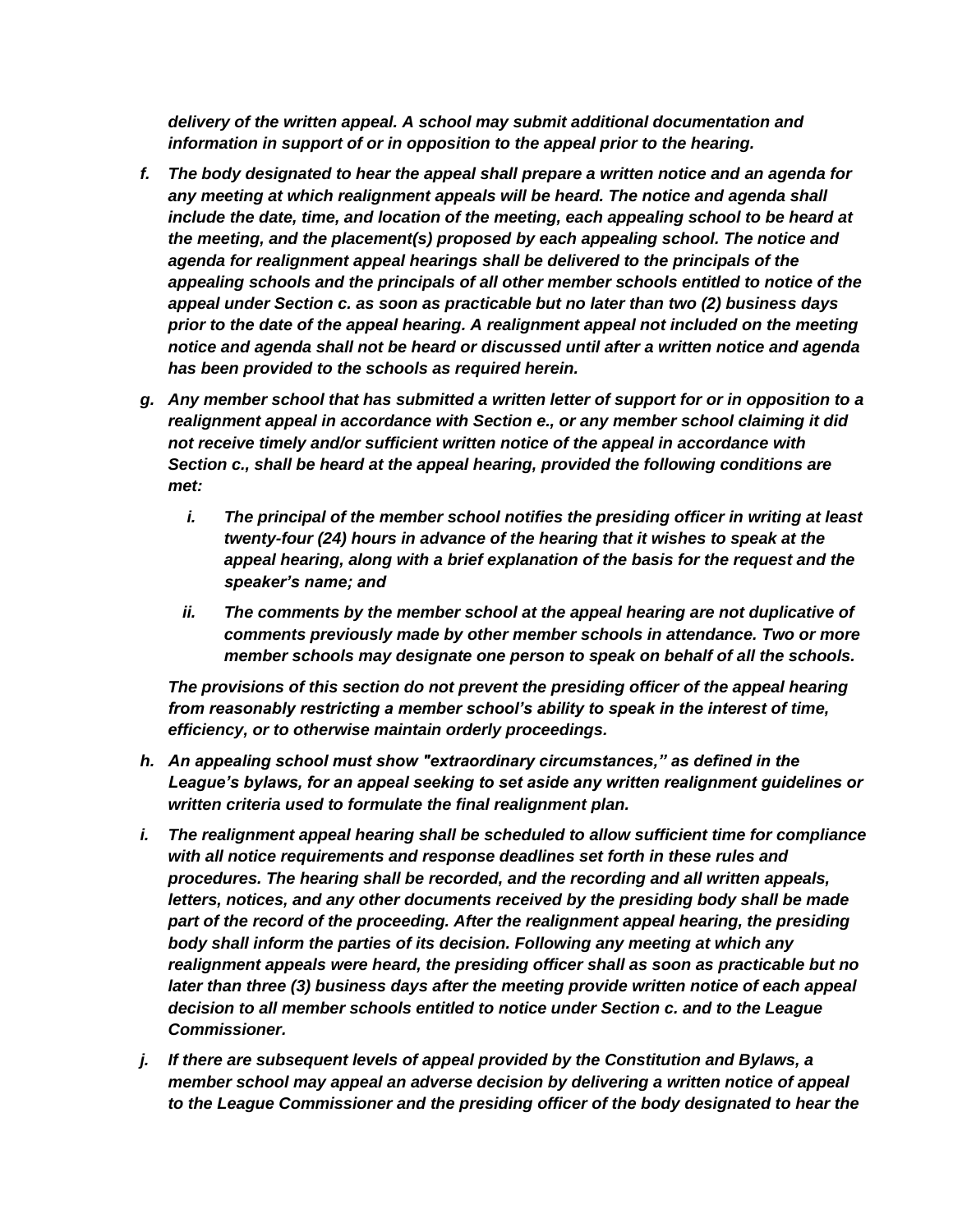*next level of appeal within twenty-four (24) hours of the adverse decision that it intends to appeal. The written notice of appeal must also be delivered to all schools that previously provided letters of support or opposition in accordance with Section e. and all schools that were heard at the appeal hearing in accordance with Section g.*

- *k. Upon receiving a written notice of appeal, the League Commissioner (or designee) shall forward the record of the prior proceeding(s) to the body designated to hear the next level of appeal. At each subsequent level of appeal, the presiding body shall prepare and deliver a written notice of and an agenda for any meeting at which realignment appeals will be heard in accordance with Section f, and the hearings shall proceed in accordance with Section i.*
- *l. At each subsequent level of appeal, review shall be limited to only proposed placements that were voted upon at the first level of appeal. The appealing school may supplement its prior submissions with additional documentation and information to support its grounds for appeal. However, the appealing school cannot change or amend its appeal to include proposed placements that were not voted upon at the first level of appeal. Schools that provided letters of support or opposition in accordance with Section e., or that were heard at the appeal hearing in accordance with Section g., may supplement their prior submissions. However, no school may participate in the proceedings at a subsequent level of appeal if it did not provide a letter pursuant to Section e. or was not heard at the first level of appeal pursuant to Section g.*
- *m. Whenever possible, all written appeals, letters, notices and other documents required under these rules and procedures should be delivered by email.*
- *n. Nothing in these rules and procedures should be interpreted to prevent a member school from having its appeal heard due to a technical violation of these rules that does not prejudice any other member school's rights to notice and to be heard as provided herein. However, at any level of appeal, the provisions of Section d. apply in situations where a member school alleges it has not received notice to which it is entitled under the rules.*

**Rationale:** This change adds the rules and procedures for schools wishing to appeal realignment with the corresponding section.

**\_\_\_\_\_\_\_\_\_\_\_\_\_\_\_\_\_\_\_\_\_\_\_\_\_\_\_\_\_\_\_\_\_\_\_\_\_\_\_\_\_\_\_\_\_\_\_\_\_\_\_\_\_\_\_\_\_\_\_\_\_\_\_\_\_\_\_\_\_\_\_\_\_\_\_\_\_\_\_\_\_\_\_\_\_\_**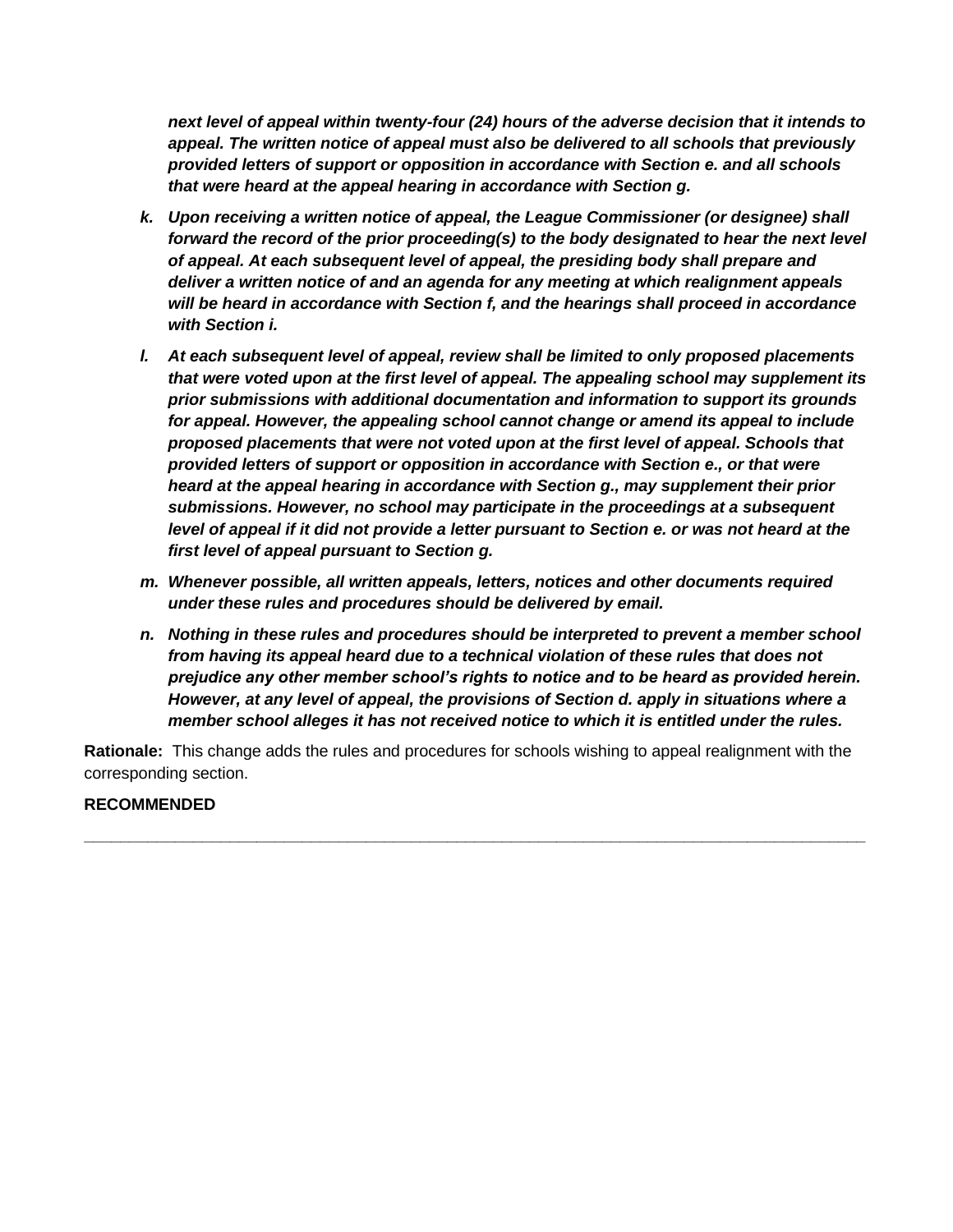## **ARTICLE V – MEMBERSHIP Section 5B Dues**

Currently Reads:

- B. All annual dues will be payable on July 1.
	- 1. Membership will terminate if not paid by December 1.
	- 2. Schools playing football must pay dues by September 15 to be eligible to play the current season.

#### **Change to Read:**

- A. All annual dues will be payable on July 1.
	- 1. Membership *dues will increase \$100* if not paid by *September 15*.

**Rationale:** This will provide consistency with payment of dues for all schools with one set date with the removal of the separate date for schools playing football and adding a fine for schools who do not meet the deadline.

**\_\_\_\_\_\_\_\_\_\_\_\_\_\_\_\_\_\_\_\_\_\_\_\_\_\_\_\_\_\_\_\_\_\_\_\_\_\_\_\_\_\_\_\_\_\_\_\_\_\_\_\_\_\_\_\_\_\_\_\_\_\_\_\_\_\_\_\_\_\_\_\_\_\_\_\_\_\_\_\_\_\_\_\_\_\_**

## **NOT RECOMMENDED**

## **Constitution Submitted by: SCHSL Handbook Review Committee ARTICLE VI – ADMINISTRATION Section 1B 1, 4, 7 & 10 South Carolina High School League Officers and Executive Committee**

Currently Reads:

B. The governing body shall be the South Carolina High School League Executive Committee composed of the president, the vice president and the following:

1. Administrators (superintendents, assistant superintendents, secondary principals or assistant principals) representing each class and elected by their class delegates of the Legislative Assembly.

4. A representative of the South Carolina Association of Secondary School Principals, elected by said Association, which person is actively serving as a high school principal.

7. A representative of the associate members of the South Carolina High School League, elected by these members.

10. Up to five members at large, representing superintendents, assistant superintendents, and principals may be appointed by the South Carolina High School League Executive Committee to insure gender, geographical, ethnic, private schools and charter schools representation. Up to three of the at-large members will be selected by the S.C. Association of School Administrators to insure gender, geographical and ethnic representation. Geographical areas for representation are as defined in the Bylaws.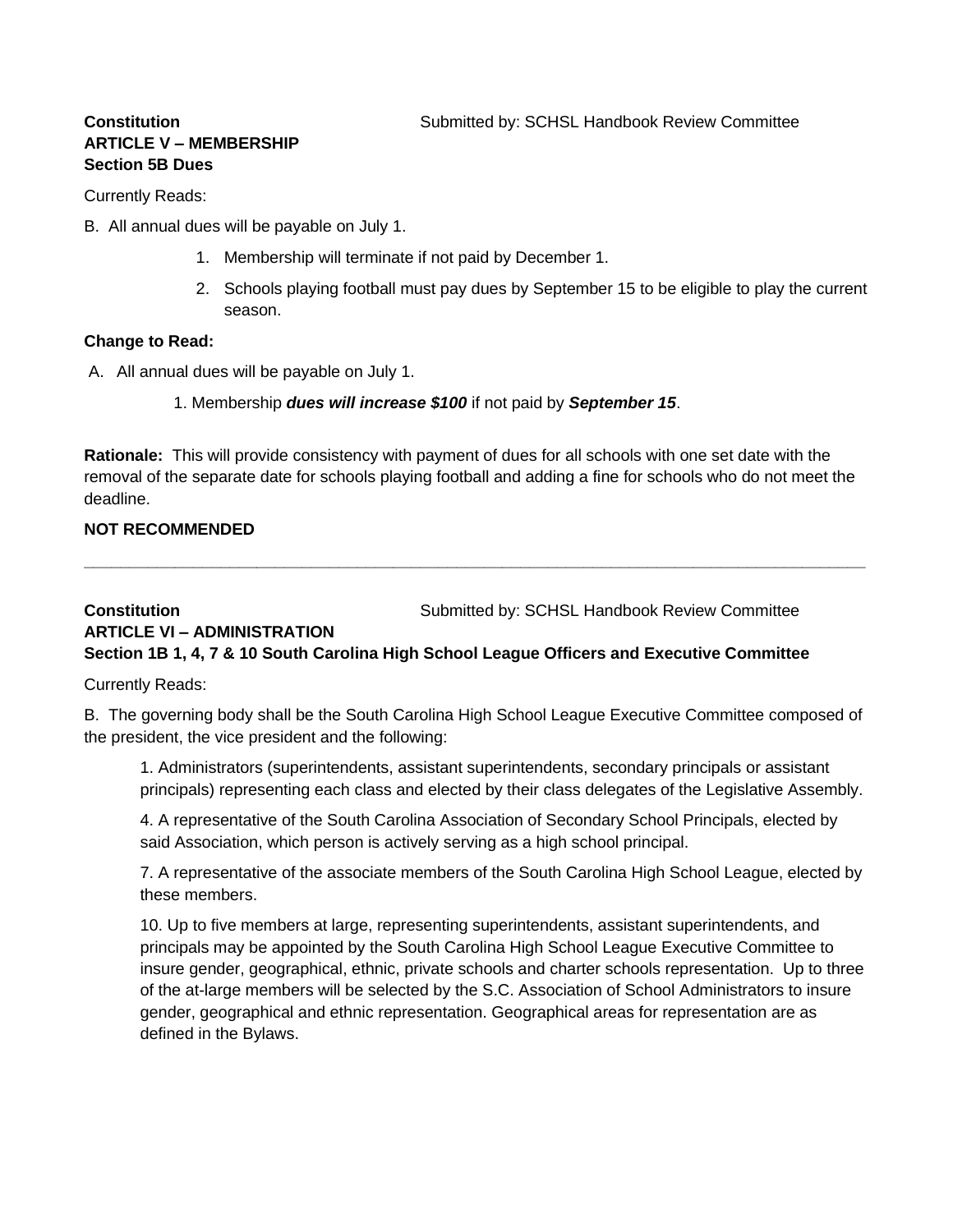B. The governing body shall be the South Carolina High School League Executive Committee composed of the president, the vice president and the following:

1. Administrators (superintendents, assistant superintendents, secondary principals or assistant principals) representing each class and elected by their class delegates of the Legislative Assembly. *At least one elected class representative must be an actively serving principal who is a member of the South Carolina Association of Secondary Schools Principals.*

4. A representative of the *non-traditional (i.e. charter, private, and/or magnet) schools principals* elected by said *schools*, which person is actively serving as a high school principal.

7. A representative of the associate members of the South Carolina High School League, elected by these members, *which person is actively serving as a middle school principal or assistant principal with athletic programs.* 

10. *A minimum of three members* at large, representing superintendents, assistant superintendents, and principals may be appointed by the S.C. Association of School Administrators to insure gender, geographical and ethnic representation. Geographical areas for representation are as defined in the Bylaws.

**Rationale:** This change would reduce the number of Executive Committee members by combining the requirement for representation from the South Carolina Association of Secondary Schools Principals with the selection of at least one classification representatives who is an active member, and combining the position for private, charter and magnet schools to have one representative from the selected schools.

**\_\_\_\_\_\_\_\_\_\_\_\_\_\_\_\_\_\_\_\_\_\_\_\_\_\_\_\_\_\_\_\_\_\_\_\_\_\_\_\_\_\_\_\_\_\_\_\_\_\_\_\_\_\_\_\_\_\_\_\_\_\_\_\_\_\_\_\_\_\_\_\_\_\_\_\_\_\_\_\_\_\_\_\_\_\_**

### **NOT RECOMMENDED**

## **Constitution Submitted by: SCHSL Handbook Review Committee ARTICLE VI – ADMINISTRATION Section 1C South Carolina High School League Officers and Executive Committee**

Currently Reads:

C. The vice-president shall be elected at the annual meeting of the Legislative Assembly. The election of the vice-president of the League shall be rotated among the classifications within the South Carolina High School League. The presidency and vice-presidency will be two-year terms respectively.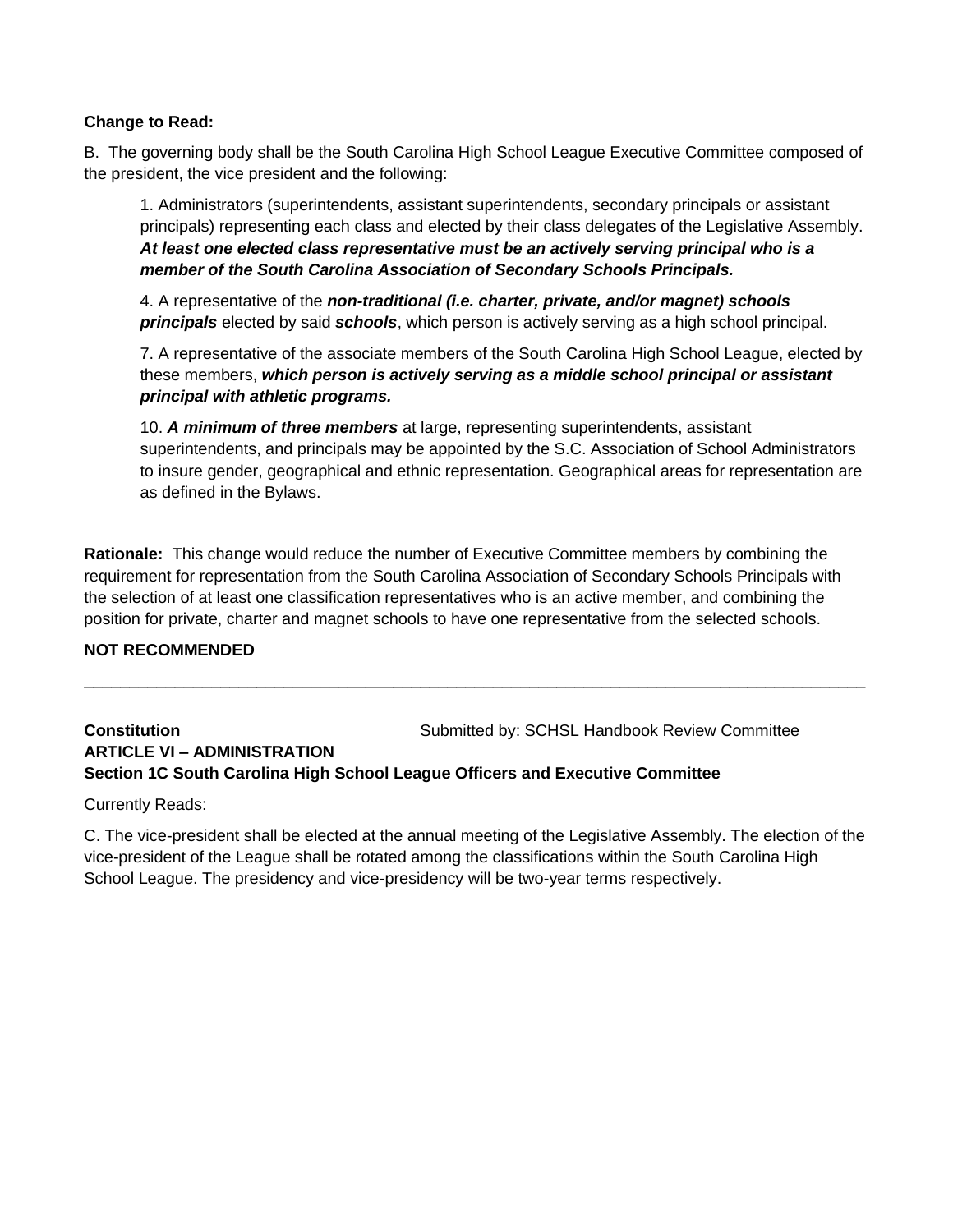C. The *president and* vice-president shall be elected *by the members of the Executive Committee* at the annual *April* meeting*. The president and vice-president shall be elected from among the members of the Executive Committee completing their second year on the committee.* The presidency and vicepresidency will be a *one-year* term respectively. *Should a vacancy occur at either of these two officers' positions, it will be the responsibility of the Executive Committee to select a replacement.* 

**Rationale:** This change would allow the Executive Committee to elect a committee member who has served on the committee and will have knowledge for the duties and expectations of these positions. It also reduces the terms that would be served in these positions to one year.

**\_\_\_\_\_\_\_\_\_\_\_\_\_\_\_\_\_\_\_\_\_\_\_\_\_\_\_\_\_\_\_\_\_\_\_\_\_\_\_\_\_\_\_\_\_\_\_\_\_\_\_\_\_\_\_\_\_\_\_\_\_\_\_\_\_\_\_\_\_\_\_\_\_\_\_\_\_\_\_\_\_\_\_\_\_\_**

## **RECOMMENDED**

**Constitution Constitution Submitted by: SCHSL Handbook Review Committee ARTICLE VI – ADMINISTRATION Section 2B Qualifications and Terms for Executive Committee**

Currently Reads:

B. With the exception of the State Superintendent of Education, the officers and the members at large, the term of office for each executive committee member shall be four years. The terms of office for the members at large shall be two years. Elections shall be staggered so one class representative and at least one association representative will be elected each year. Should a member of the South Carolina High School League Executive Committee cease to hold the position which initially qualified him/her as a member of the South Carolina High School League Executive Committee, then the individual's position shall be declared vacant and another person selected to fill the balance of the term. The replacement shall be selected by the same group or association from which the vacating member was elected.

## **Change to Read:**

With the exception of the State Superintendent of Education, *selected* officers and the members at large, the term of office for each executive committee member shall be four years. The terms of office for the members at large shall be two years. Elections shall be staggered so one class representative and at least one association representative will be elected each year. Should a member of the South Carolina High School League Executive Committee cease to hold the position which initially qualified him/her as a member of the South Carolina High School League Executive Committee, then the individual's position shall be declared vacant and another person selected to fill the balance of the term. The replacement shall be selected by the same group or association from which the vacating member was elected.

**Rationale**: This adds the word selected to address the president and vice president who are selected from the Executive Committee. Also identifies when classifications or associations selecting a replacement for a vacancy to complete the term. It clarifies the terms for anyone who falls under these guidelines.

**\_\_\_\_\_\_\_\_\_\_\_\_\_\_\_\_\_\_\_\_\_\_\_\_\_\_\_\_\_\_\_\_\_\_\_\_\_\_\_\_\_\_\_\_\_\_\_\_\_\_\_\_\_\_\_\_\_\_\_\_\_\_\_\_\_\_\_\_\_\_\_\_\_\_\_\_\_\_\_\_\_\_\_\_\_\_**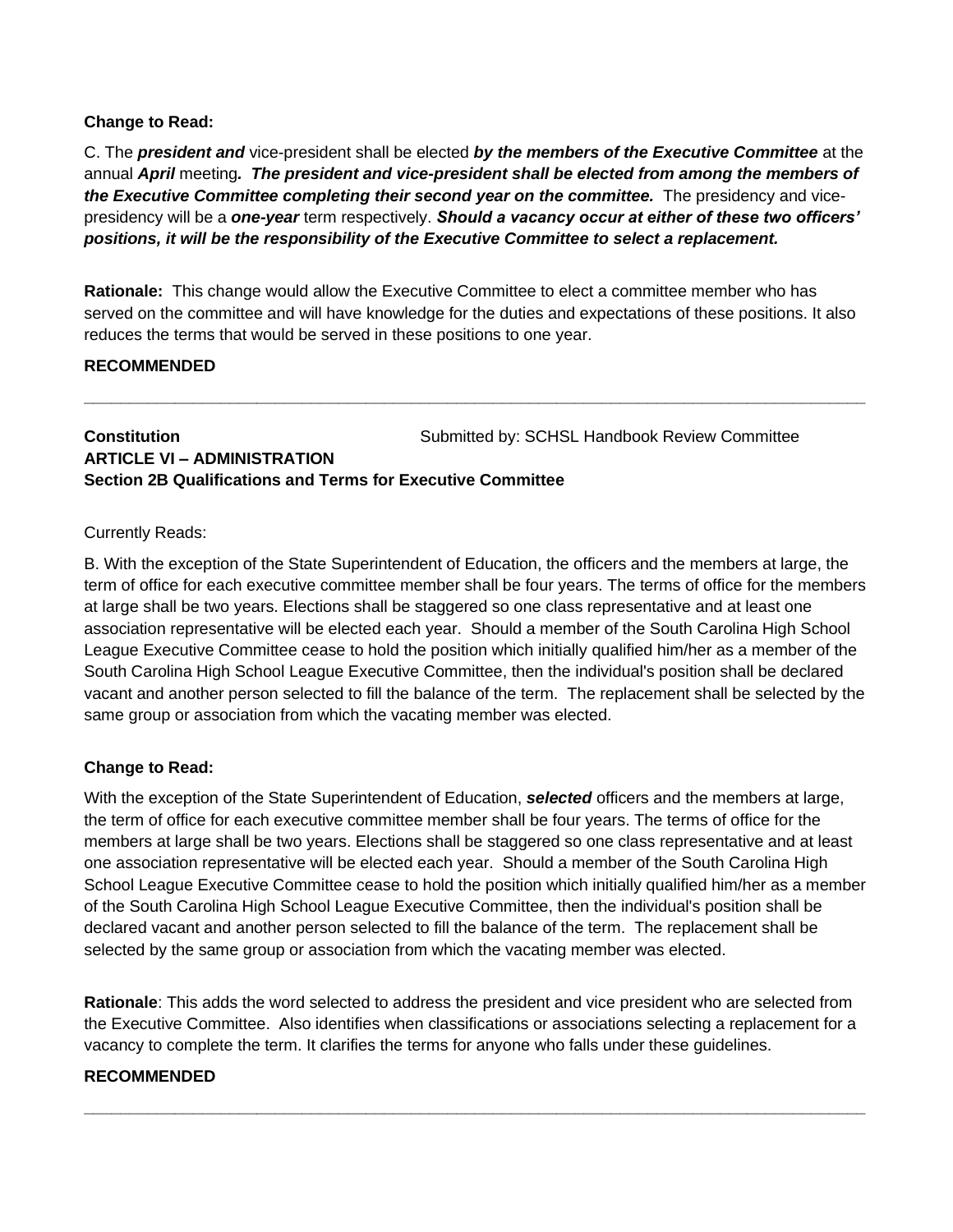### **Constitution Submitted by: SCHSL Handbook Review Committee ARTICLE VI – ADMINISTRATION Section 3A Vacancies on Executive Committee**

Currently Reads:

A. Should a vacancy occur in the office of the president in the interim between Legislative Assembly meetings, the vice-president shall succeed him/her.

#### **Change to Read:**

A. Should a vacancy occur in the office of the president in the interim between *annual April* meetings, the vice-president shall succeed him/her.

**Rationale:** To parallel if a change is made for the Executive Committee to select the President and Vice-President, it would occur at the annual April meeting and no longer would be decided at the Legislative Assembly meeting.

**\_\_\_\_\_\_\_\_\_\_\_\_\_\_\_\_\_\_\_\_\_\_\_\_\_\_\_\_\_\_\_\_\_\_\_\_\_\_\_\_\_\_\_\_\_\_\_\_\_\_\_\_\_\_\_\_\_\_\_\_\_\_\_\_\_\_\_\_\_\_\_\_\_\_\_\_\_\_\_\_\_\_\_\_\_\_**

#### **RECOMMENDED**

**Constitution Constitution Submitted by: SCHSL Handbook Review Committee ARTICLE VI – ADMINISTRATION Section 5 – C Powers and Duties of the Executive Committee**

Currently Reads:

C. The South Carolina High School League Executive Committee shall hear appeals of decisions made by the commissioner.

#### **Add**:

The South Carolina High School League Executive Committee shall not reduce any program sanction and or fines below the established minimum for verified League violations committed by member schools.

**Rationale:** This change would prohibit the Executive Committee from reducing any program sanction and or fine below the established minimum for verified League violations committed by member schools.

**\_\_\_\_\_\_\_\_\_\_\_\_\_\_\_\_\_\_\_\_\_\_\_\_\_\_\_\_\_\_\_\_\_\_\_\_\_\_\_\_\_\_\_\_\_\_\_\_\_\_\_\_\_\_\_\_\_\_\_\_\_\_\_\_\_\_\_\_\_\_\_\_\_\_\_\_\_\_\_\_\_\_\_\_\_\_**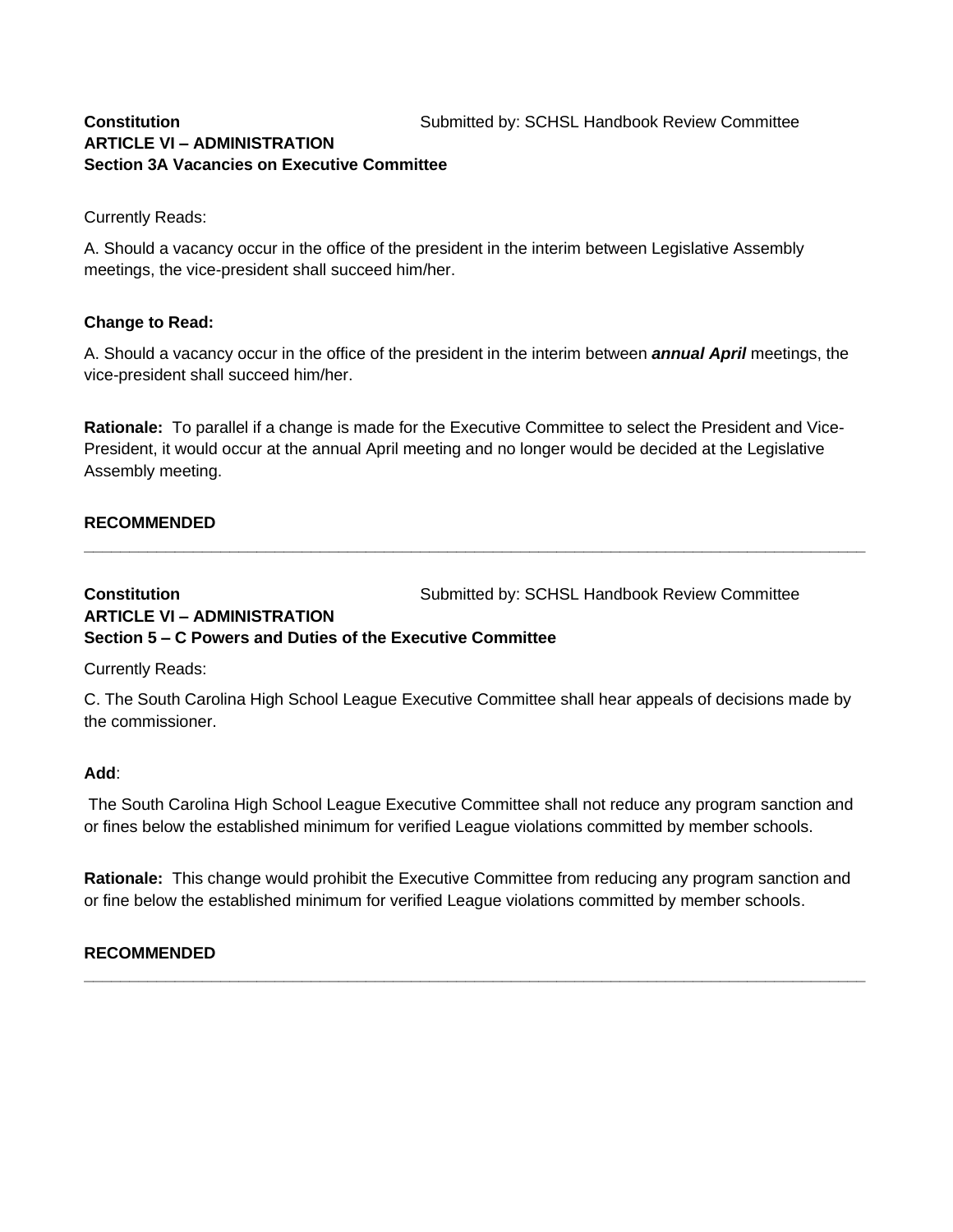# **ARTICLE VII – LEGISLATIVE ASSEMBLY Section 1 Delegates**

**Constitution Submitted by: SCHSL Handbook Review Committee** 

Currently Reads:

D. Associate members will elect two delegates, each of whom will have one vote.

### **Delete:**

*D. Associate members will elect two delegates, each of whom will have one vote.* 

**Rationale:** The deletion would allow only member schools to have a vote and eliminate the two associate member delegates one vote.

**\_\_\_\_\_\_\_\_\_\_\_\_\_\_\_\_\_\_\_\_\_\_\_\_\_\_\_\_\_\_\_\_\_\_\_\_\_\_\_\_\_\_\_\_\_\_\_\_\_\_\_\_\_\_\_\_\_\_\_\_\_\_\_\_\_\_\_\_\_\_\_\_\_\_\_\_\_\_\_\_\_\_\_\_\_\_**

## **NOT RECOMMENDED**

# **ARTICLE III - STUDENT ELIGIBILITY Section 4 Academic Requirements**

**By-Laws** Submitted by: SCHSL Handbook Review Committee

Currently Reads:

B. To participate in interscholastic athletic activities, students in grades 9-12 must achieve an overall passing average in addition to the following:

- 1. To be eligible in the first semester a student must pass a minimum of five Carnegie units applicable toward a high school diploma during the previous year. At least two units must have been passed during the second semester of summer school.
- 2. To be eligible during the second semester the student must meet one of the following conditions:
	- a. If the student met first-semester eligibility requirements, then he or she must pass the equivalent of four, ½ units during first semester.
	- b. If the student did not meet first-semester eligibility requirements, then he or she must pass the equivalent of five, ½ units during the first semester.

In most cases on a traditional or AB block schedule, the following example would apply:

- If eligible first semester, must pass four subjects
- If not eligible first semester, must earn  $2\frac{1}{2}$  units

In a 4X4 block schedule where units or ½ units are granted at the end of the first semester the following will apply:

- If eligible first semester, must earn 2 units
- If not eligible first semester, must earn  $2\frac{1}{2}$  units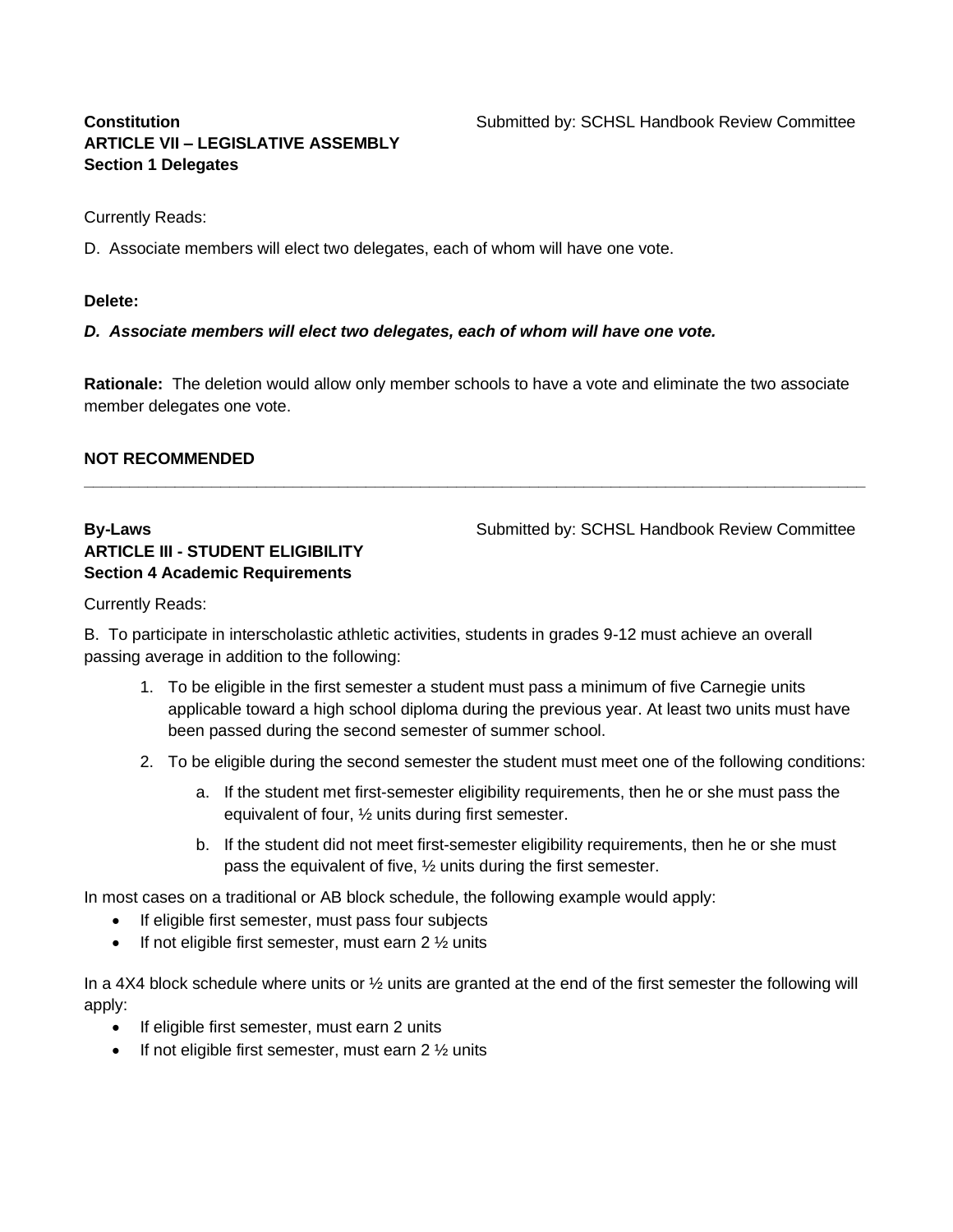*B. To participate in interscholastic activities, students in grades nine through twelve must achieve an overall passing average and either:*

*1. Pass at least four academic courses, including each unit the student takes that is required for graduation; or*

*The required courses are as followed:*

- *English/Language Arts 4 Units.*
- *U.S. History and Constitution 1 Unit.*
- *Economics (1/2 Unit), Government (1/2 Unit) 1 Unit.*
- *Other Social Studies 1 Unit.*
- *Mathematics 4 Units.*
- *Science 3 Units.*
- *Physical Education or ROTC 1 Unit\*
- *Computer Science (Including Keyboarding) 1 Unit.*
- *2. Pass a total of five academic courses. Students must satisfy these conditions in the semester preceding participation in the interscholastic activity, if the interscholastic activity occurs completely within one semester or in the semester preceding the first semester of participation in an interscholastic activity if the interscholastic activity occurs over two consecutive semesters and is under the jurisdiction of the South Carolina High School League.*

*In most cases on a traditional or AB block schedule, the following example would apply:*

• *For first or second semester, must pass four academic subjects and all required academic subjects up to four or any five academic subjects.*

*In a 4 X 4 block schedule where units or ½ units are granted at the end of the first semester the following example will apply:*

- Use the criteria same as traditional or A/B block schedule with the following *considerations:*
	- *Full unit academic courses/subjects will count as two courses*
	- *Half unit academic courses/subjects will count as one courses*

*C. Academic courses are those courses of instruction for which credit toward high school graduation is given. These may be required or approved electives. All activities currently under the jurisdiction of the South Carolina High School League remain in effect. The monitoring of all other interscholastic activities is the responsibility of the local boards of trustees. Those students diagnosed as handicapped in accordance with the criteria established by the State Board of Education and satisfying the requirements of their Individual Education Plan (IEP) as required by Public Law 94-142 are permitted to participate in interscholastic activities. A local school board of trustees may impose more stringent standards than those contained in this section for participation in interscholastic activities by students in grades nine through twelve.*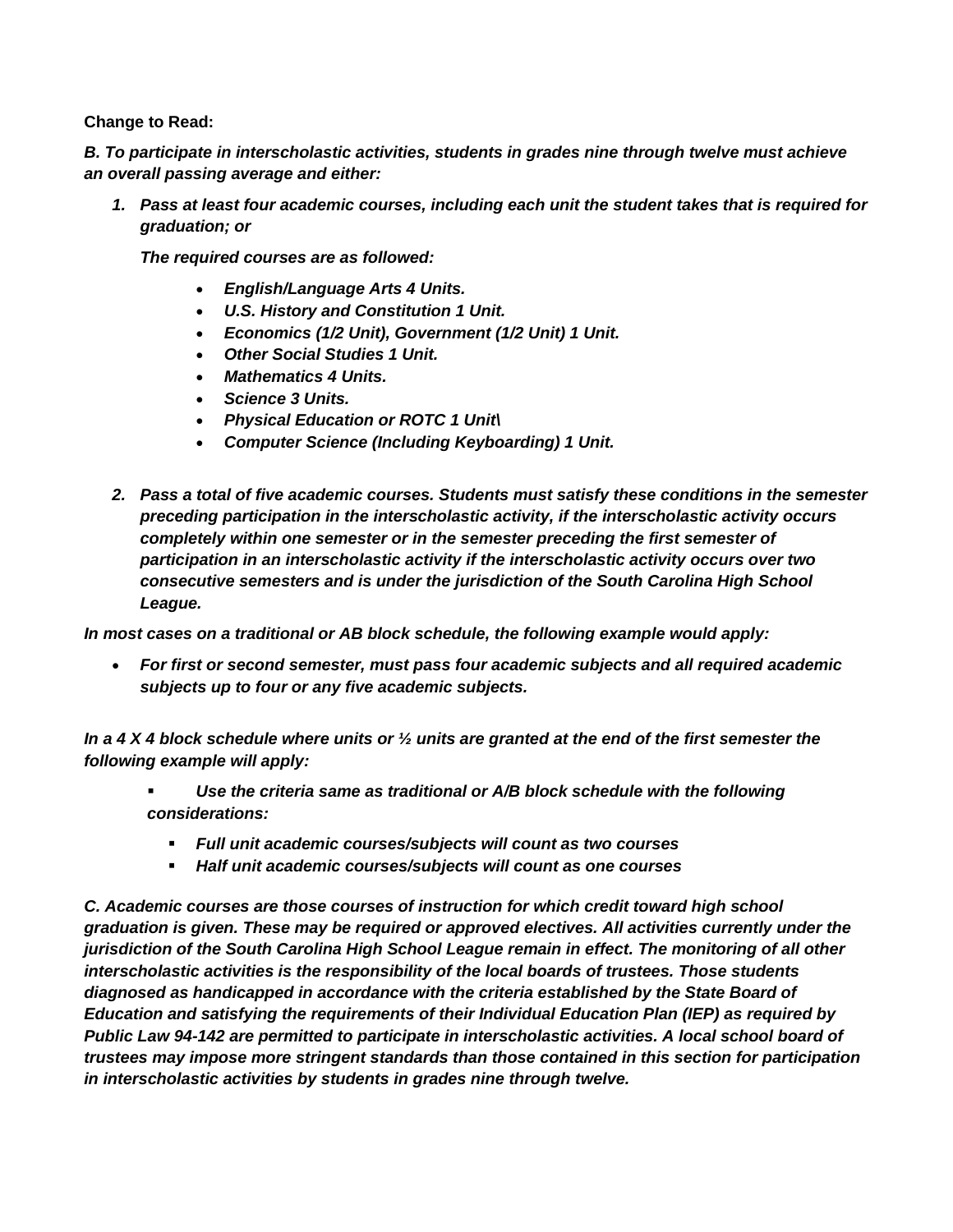- *D. The State Board of Education may grant a waiver of the requirements of this section.* 
	- *1. This waiver may be granted when a written statement from a school district superintendent and athletic director has been received stating circumstances, including, but not limited to:*
		- *a. A student's ineligibility to participate in interscholastic activities is due to misinformation concerning eligibility requirements being provided by district personnel;*
		- *b. a student's ineligibility to participate in interscholastic activities is due to a longterm absence as a result of a medical condition, but the student has been medically cleared to participate by his health care practitioner; or*
		- *c. any reasonable circumstance as determined by the State Board of Education.*

**Rationale:** This change would align the academic requirements for student-athletes with the State Board of Education requirements for students.

**\_\_\_\_\_\_\_\_\_\_\_\_\_\_\_\_\_\_\_\_\_\_\_\_\_\_\_\_\_\_\_\_\_\_\_\_\_\_\_\_\_\_\_\_\_\_\_\_\_\_\_\_\_\_\_\_\_\_\_\_\_\_\_\_\_\_\_\_\_\_\_\_\_\_\_\_\_\_\_\_\_\_\_\_\_\_**

## **RECOMMENDED**

# **ARTICLE III – STUDENT ELIGIBILITY Section 4 - 5 Academic Requirements**

**By-Laws By-Laws** Submitted by: SCHSL Handbook Review Committee

Currently Reads:

5. A course that is dropped after the 20th day of a semester with a failing average will be considered as a failed course when determining academic eligibility for the following semester.

#### **Change to Read:**

5. A course that is dropped after the 20th day of a semester with a failing average will be considered as a failed course when determining academic eligibility for the following semester. *A course with WF (withdrew failing) will be considered as a failed course when determining eligibility. The WF equals a numeric value of a 50 average on the transcript. WP (withdrew passing) will be excluded and will not be factored in on the eligibility.*

**Rationale**: To provide a numerical grade for a course with WF (withdrew failing) that would be used in determining overall passing average.

**\_\_\_\_\_\_\_\_\_\_\_\_\_\_\_\_\_\_\_\_\_\_\_\_\_\_\_\_\_\_\_\_\_\_\_\_\_\_\_\_\_\_\_\_\_\_\_\_\_\_\_\_\_\_\_\_\_\_\_\_\_\_\_\_\_\_\_\_\_\_\_\_\_\_\_\_\_\_\_\_\_\_\_\_\_\_**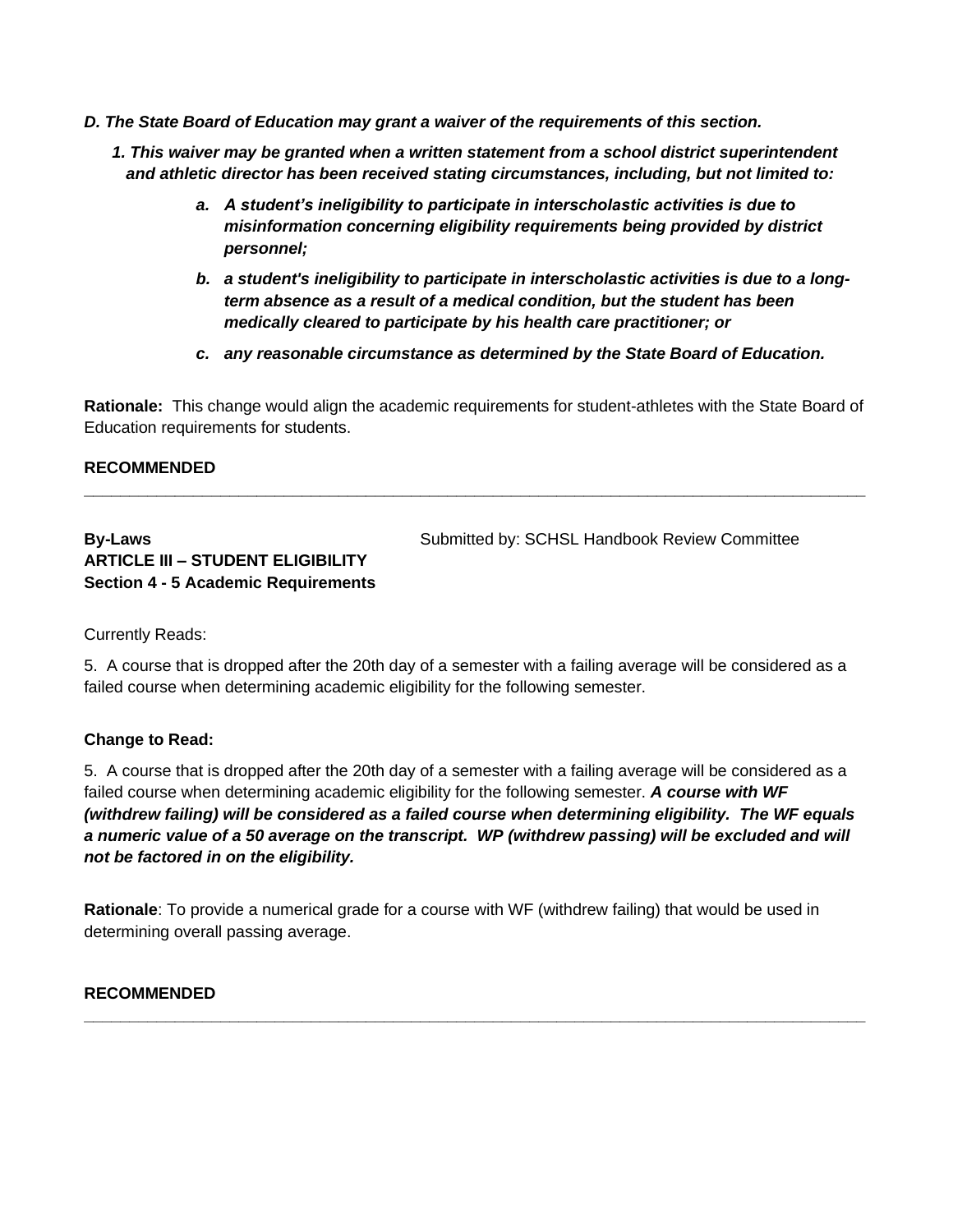## **ARTICLE III – STUDENT ELIGIBILITY Section 4 – 8 Academic Requirements**

## Currently Reads:

A maximum of two credit recovery units may be used toward eligibility to include the two units presently allowed in summer school. A credit recovery course must be accepted by the State Department of Education for graduation. To be eligible for recovery credits, the student must have received a minimum grade of 50. For eligibility purposes, a passing grade of "p" will equal a numerical grade of 60. Credit recovery/incompletes must be completed by the second Monday in August for first-semester eligibility and by the second Monday in March for second-semester eligibility.

## **Change to Read:**

A maximum of two credit recovery units may be used toward eligibility to include the two units presently allowed in summer school. A credit recovery course must be accepted by the State Department of Education for graduation. To be eligible for recovery credits, the student must have received a minimum grade of 50. For eligibility purposes, a passing grade of "p" will equal a numerical grade of 60. Credit recovery/incompletes must be completed by the second Monday in August for first-semester eligibility and by the second Monday in March for second-semester eligibility. *If a grade of FA (failure due to absences) is assigned, it will be factored into the student's overall semester as a grade of 50.*

**Rationale**: To provide a numerical grade for students who FA (failure due to absences) that would be used in determining overall passing average.

**\_\_\_\_\_\_\_\_\_\_\_\_\_\_\_\_\_\_\_\_\_\_\_\_\_\_\_\_\_\_\_\_\_\_\_\_\_\_\_\_\_\_\_\_\_\_\_\_\_\_\_\_\_\_\_\_\_\_\_\_\_\_\_\_\_\_\_\_\_\_\_\_\_\_\_\_\_\_\_\_\_\_\_\_\_\_**

## **RECOMMENDED**

## **By-Laws** Submitted by: Sterling J. Mosby, Hannah-Pamplico High School **ARTICLE III – STUDENT ELIGIBILITY Section 10 Transfers**

#### Currently Reads:

A transfer student will be ineligible for a period of one calendar year at the new school unless he/she transfers under one of the following circumstances set forth below in subsections A through N below and only if he/she meets the following two criteria irrespective of whether he/she moves under one of the circumstances set forth in subsections A through N.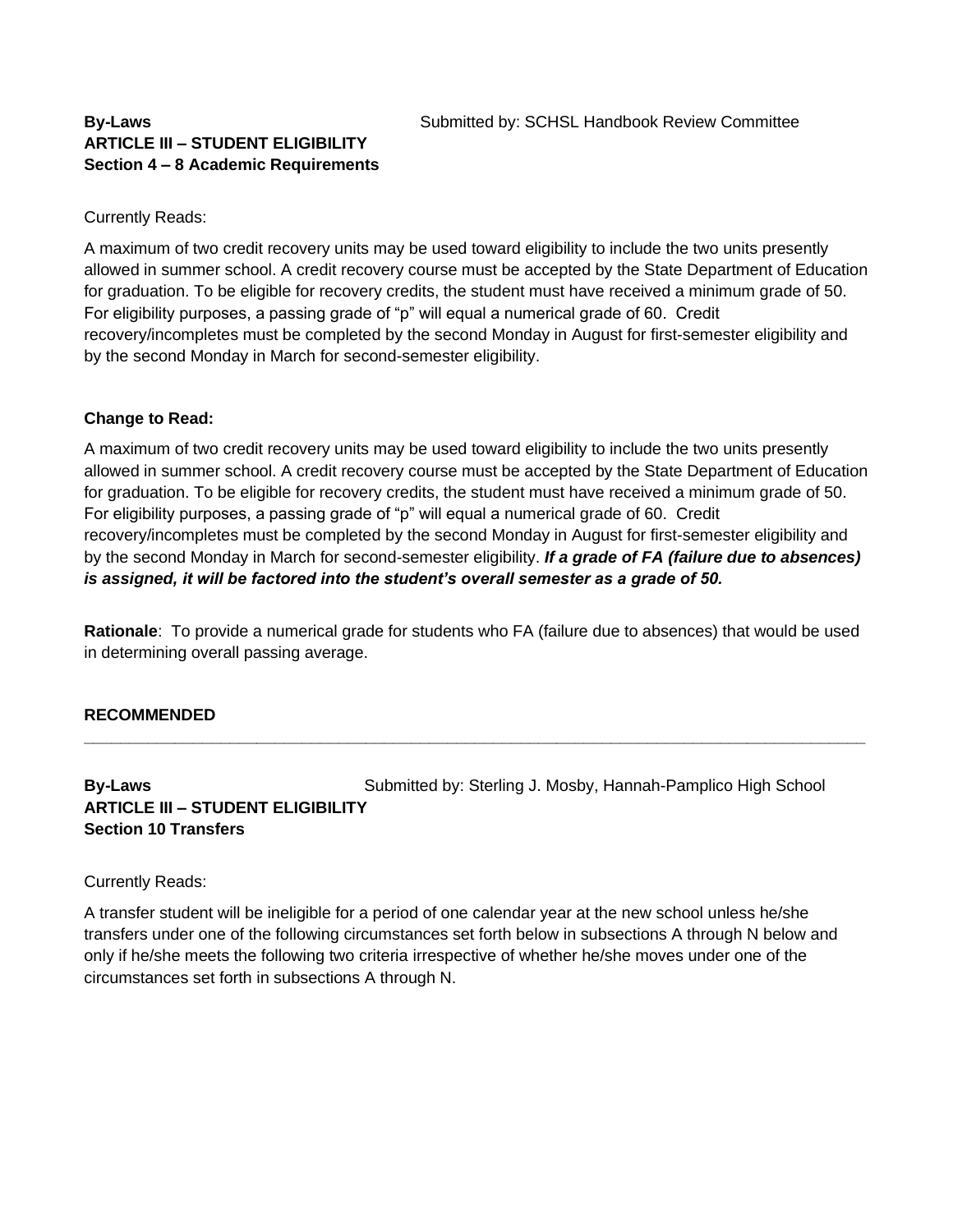*All High School students will be entitled to one transfer during their eligibility period. Athletes must enroll before day one of school at the new school of attendance. The athlete must also have signed permission from the previous and current principal. After the student uses their one-time transfer,* a transfer student will be ineligible for a period of one calendar year at the new school unless he/she transfers under one of the following circumstances set forth below in sections A through N and only if he/she meets the following two criteria irrespective of whether he/she moves under one of the circumstances set forth in subsections A through N.

**Rationale:** 1) Large districts already have the ability to get intra-district transfers. This would help singlemember districts. 2) If we truly are about giving kids chances, this enables them to enjoy programs that some districts may have. 3) Some member schools are allowed to take in transfer students and they are immediately eligible for athletics. If you are a traditional public school those students have to sit out a calendar year if they do not fall under A-N subsections. We should make it fair across the board for all students to get an opportunity.

**\_\_\_\_\_\_\_\_\_\_\_\_\_\_\_\_\_\_\_\_\_\_\_\_\_\_\_\_\_\_\_\_\_\_\_\_\_\_\_\_\_\_\_\_\_\_\_\_\_\_\_\_\_\_\_\_\_\_\_\_\_\_\_\_\_\_\_\_\_\_\_\_\_\_\_\_\_\_\_\_\_\_\_\_\_\_**

## **NOT RECOMMENDED**

## **By-Laws** Submitted by: Mary Nell Anthony, Greenville Tech Charter **ARTICLE III – STUDENT ELIGIBILITY Section 10 Transfers**

#### Currently Reads:

A transfer student will be ineligible for a period of one calendar year at the new school unless he/she transfers under one of the circumstances set forth in subsections (A) through (N) below and only if he/she meets the following two criteria irrespective of whether he/she moves under one of the circumstances set forth in subsections (A) through (N).

#### **Change to Read:**

*A transferring student will be fully eligible to participate in athletics as long as the transfer occurs by the first day of school at the school to which they are transferring. Any students transferring after the first day of school* will be ineligible for a period of one calendar year at the new school unless he/she transfers under one of the circumstances set forth in subsections (A) through (N) below and only if he/she meets the following two criteria irrespective of whether he/she moves under one of the circumstances set forth in subsections (A) through (N).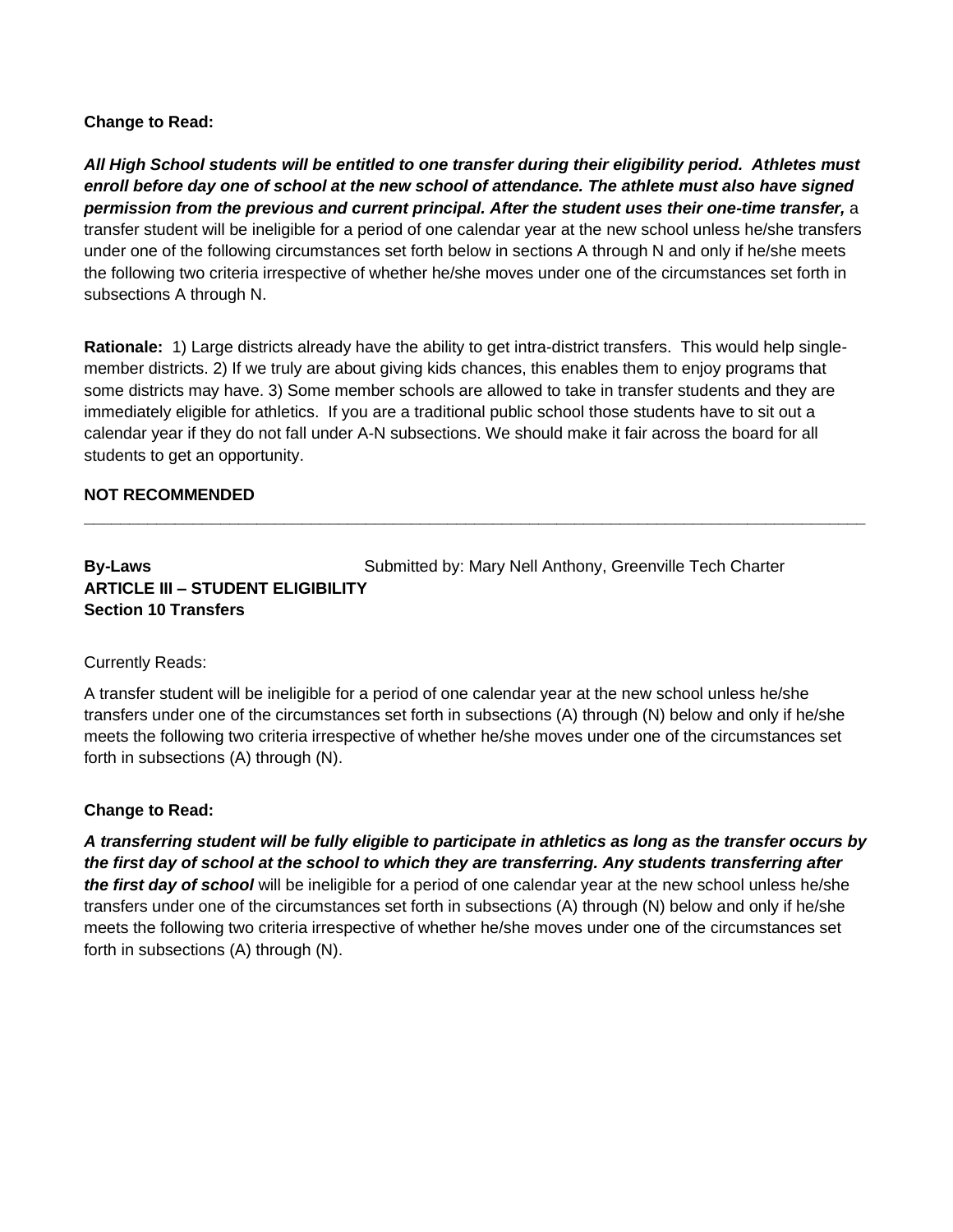### **Rationale:**

The proposed change to this by-law allows students to transfer by the first day of the new school year and carry full eligibility at the new school. This proposal supports South Carolina State Law with regard to a student's and parent's right to select the best educational opportunity for their situation. This proposal also simplifies transfer rules so that they only potentially prevent athletic participation if a transfer occurs during the school year.

**\_\_\_\_\_\_\_\_\_\_\_\_\_\_\_\_\_\_\_\_\_\_\_\_\_\_\_\_\_\_\_\_\_\_\_\_\_\_\_\_\_\_\_\_\_\_\_\_\_\_\_\_\_\_\_\_\_\_\_\_\_\_\_\_\_\_\_\_\_\_\_\_\_\_\_\_\_\_\_\_\_\_\_\_\_\_**

## **NOT RECOMMENDED**

# **ARTICLE III – STUDENT ELIGIBILITY Section 11 Guardianship**

**By-Laws** Submitted by: SCHSL Handbook Review Committee

Currently Reads:

A legally appointed guardian will have the same status as a parent under the following circumstances:

- A. Both parents are deceased.
- B. Both parents reside outside the contiguous United States and the parents are United Citizens.
- C. A student becomes a ward of the court, and the Department of Social Services assumes legal guardianship.
	- 1. In this case, the parents of the former guardians retain no legal rights to or control over the student.
	- 2. Foster parents will be recognized immediately.
- D. A student becomes the ward of an orphanage.

#### **Add:**

## *E. Student resides in the same residence with a guardian(s) other than the parent for 365 consecutive days with no change in guardianship.*

**\_\_\_\_\_\_\_\_\_\_\_\_\_\_\_\_\_\_\_\_\_\_\_\_\_\_\_\_\_\_\_\_\_\_\_\_\_\_\_\_\_\_\_\_\_\_\_\_\_\_\_\_\_\_\_\_\_\_\_\_\_\_\_\_\_\_\_\_\_\_\_\_\_\_\_\_\_\_\_\_\_\_\_\_\_\_**

**Rationale:** This clarifies a practice that has always been used.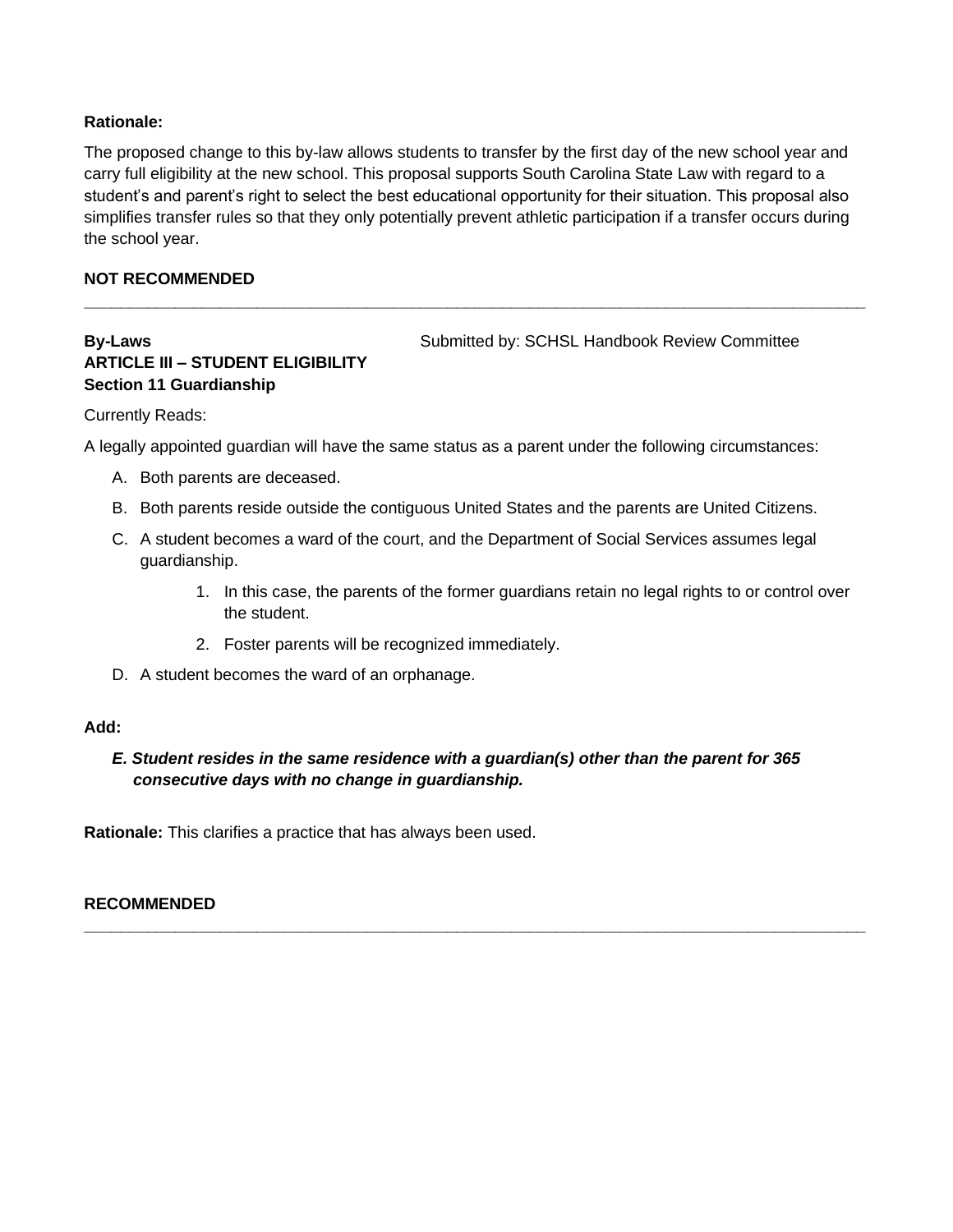## **By-Laws By-Laws** Submitted by: Handbook Review Committee **ARTICLE III – STUDENT ELIGIBILITY Section 13A, B & C Effects of School Disciplinary Actions**

Currently Reads:

- A. A student dismissed from his/her school or facing disciplinary action can return to his/her original school and use credits earned in another school-sponsored program in his/her school district in order to meet the academic requirements for athletic eligibility.
- B. This student will lose eligibility if the student is dismissed or removed from the school he/she was attending at the time of the disciplinary action. The student will be ineligible for a minimum of 45 school days, inclusive of the days spent at the other school-sponsored program. Summer school days do not count towards the 45 days.
- C. A student under suspension from school may not participate in an activity of the League.

## Change to Read:

A. A student *expelled, dismissed*, or under suspension from school may not participate in an activity of the League.

**Rationale:** This change removes the requirements for 45 days in addition to adding wording clarifying when a student cannot participate in an activity of the League due to disciplinary actions from the school.

**\_\_\_\_\_\_\_\_\_\_\_\_\_\_\_\_\_\_\_\_\_\_\_\_\_\_\_\_\_\_\_\_\_\_\_\_\_\_\_\_\_\_\_\_\_\_\_\_\_\_\_\_\_\_\_\_\_\_\_\_\_\_\_\_\_\_\_\_\_\_\_\_\_\_\_\_\_\_\_\_\_\_\_\_\_\_**

## **RECOMMENDED**

# **ARTICLE III – STUDENT ELIGIBILITY Section 16 E Ineligible Participants**

**By-Laws** Submitted by: Toshawnka Mahone, Andrews High School Submitted by: Toshawnka Mahone, Andrews High School

Currently Reads:

E. If the school knowingly played the ineligible student, the Commissioner may fine and/or discipline the school, program or team, to include fine, warning, restrictive probation, or probation.

#### **Change to Read:**

E. If the school knowingly played the ineligible student, the Commissioner may fine and/or discipline the school, program or team, to include fine, warning, restrictive probation, or probation.

## *F. If a school is forced to forfeit more than one game that affects playoff seeding, the school shall be ineligible for the play-offs in that sport.*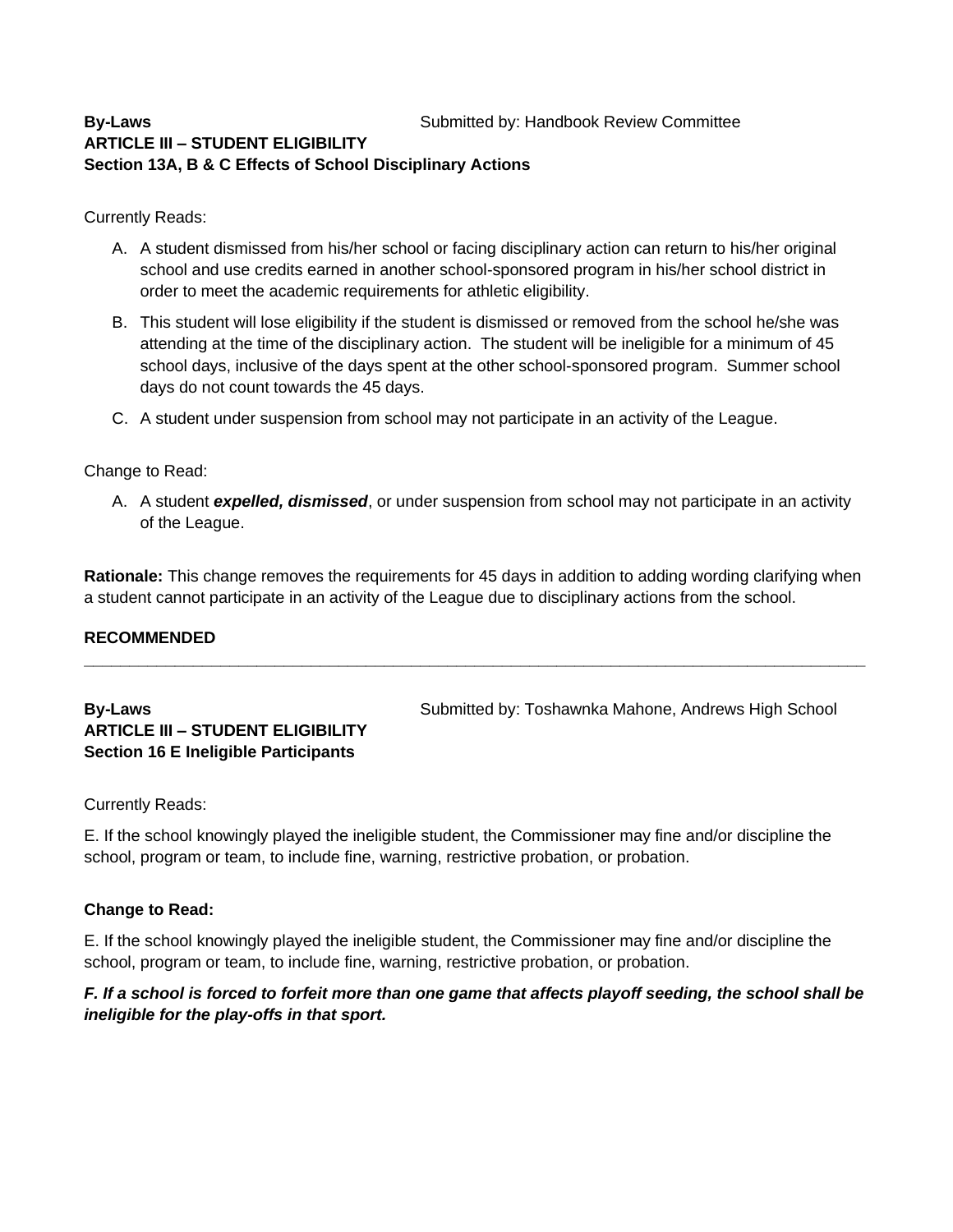**Rationale:** To punish the schools that committed the infraction, while not punishing the other schools in that classification. Schools that have to forfeit multiple contests that affect play-off seeding often only get a lower seed, but still are allowed to participate. This punishes the teams they end up playing, as the team that did not break the rules is forced to play that is much better than what they are seeded. For example, a region champion should not have to play a team in the first round that also won its region but was dropped to  $4<sup>th</sup>$ place because of forfeits. The team that committed the infraction should be punished, not the other schools in the bracket.

**\_\_\_\_\_\_\_\_\_\_\_\_\_\_\_\_\_\_\_\_\_\_\_\_\_\_\_\_\_\_\_\_\_\_\_\_\_\_\_\_\_\_\_\_\_\_\_\_\_\_\_\_\_\_\_\_\_\_\_\_\_\_\_\_\_\_\_\_\_\_\_\_\_\_\_\_\_\_\_\_\_\_\_\_\_\_**

## **RECOMMENDED**

**By-Laws** Submitted by: SCHSL Handbook Review Committee

## **ARTICLE V - PROTESTS Section 3C Replacing Ineligible Teams in Play-offs**

#### Currently Reads:

C. If the team with the ineligible player won the last elimination game prior to the time declared ineligible, the game shall not count and the team with the eligible players shall continue in the elimination.

## **Change to Read:**

## *C. Other than the first round and semifinals, if the team with the ineligible player won the last elimination game prior to the time declared ineligible, the game shall not count, the position is vacated, and the opposing team in the next round will receive a Bye.*

**Rationale:** This change would not allow a team other than first round and/or semi-finals to advance in the playoffs due to a player of the opposing team being declared ineligible.

**\_\_\_\_\_\_\_\_\_\_\_\_\_\_\_\_\_\_\_\_\_\_\_\_\_\_\_\_\_\_\_\_\_\_\_\_\_\_\_\_\_\_\_\_\_\_\_\_\_\_\_\_\_\_\_\_\_\_\_\_\_\_\_\_\_\_\_\_\_\_\_\_\_\_\_\_\_\_\_\_\_\_\_\_\_\_**